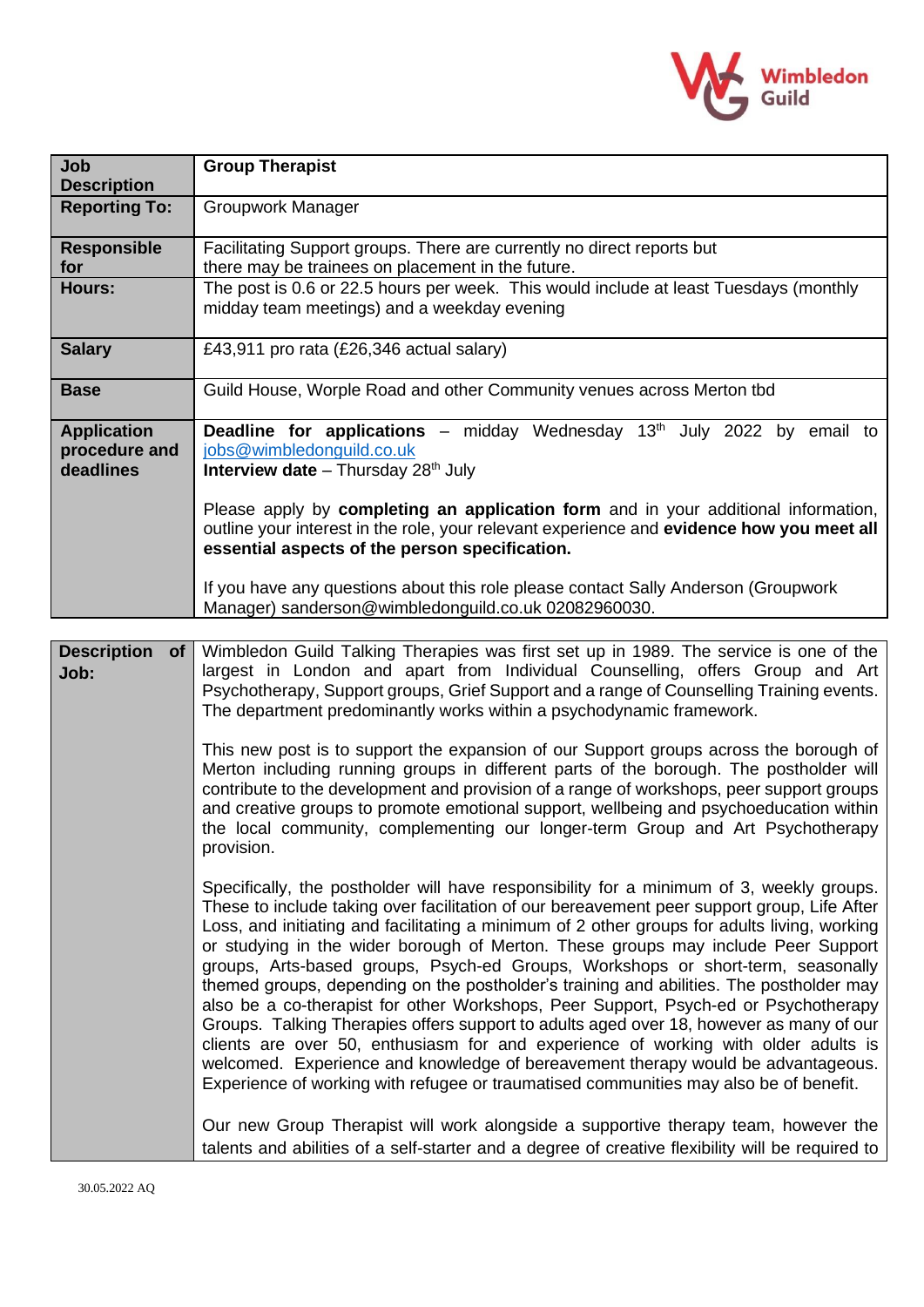| attract previously difficult to engage new clients who traditionally have not used our |  |  |  |  |  |
|----------------------------------------------------------------------------------------|--|--|--|--|--|
| services.                                                                              |  |  |  |  |  |

| <b>Key</b><br><b>Responsibilities</b>                                                    | <b>Key Elements/Tasks</b>                                                                                                                                                                                                                                                                                                                                                                                                                                                                                                                                                                                                                                                                                                                                                                                                                                                                                                                                                                                                                                                                                                                                                                                                                                                                                                                                                                                                                                                                                                                                                                                                                                                                                                                                                                                                                                                                                                                                                                                                                   |
|------------------------------------------------------------------------------------------|---------------------------------------------------------------------------------------------------------------------------------------------------------------------------------------------------------------------------------------------------------------------------------------------------------------------------------------------------------------------------------------------------------------------------------------------------------------------------------------------------------------------------------------------------------------------------------------------------------------------------------------------------------------------------------------------------------------------------------------------------------------------------------------------------------------------------------------------------------------------------------------------------------------------------------------------------------------------------------------------------------------------------------------------------------------------------------------------------------------------------------------------------------------------------------------------------------------------------------------------------------------------------------------------------------------------------------------------------------------------------------------------------------------------------------------------------------------------------------------------------------------------------------------------------------------------------------------------------------------------------------------------------------------------------------------------------------------------------------------------------------------------------------------------------------------------------------------------------------------------------------------------------------------------------------------------------------------------------------------------------------------------------------------------|
| <b>Client</b><br><b>Responsibilities</b><br><b>Department</b><br><b>Responsibilities</b> | To assist Wimbledon Guild in providing an excellent service to clients at all times<br>1. To facilitate Support Groups and Workshops to a variety of clients and client<br>presentations within Talking Therapies.<br>2. Complete all relevant clinical administration including letters to GP or mental<br>health services in a timely manner in line with policies and procedures.<br>3. To undertake a client assessment for Support Groups and be able to make a<br>recommendation regarding engagement within Wimbledon Guild Talking<br>Therapies (including Group psychotherapy or Individual Counselling) and their<br>suitability to be seen by training counsellors/psychotherapists.<br>4. Inform clients of all relevant policies and procedures.<br>5. To make a recommendation to refer on to alternative services or liaise with<br>other services, for example to GP for psychiatric assessment and engage in all<br>relevant administration.<br>6. To liaise with other agencies in the community to gain new referrals where<br>appropriate.<br>7. To work with other agencies in the community to offer Workshops and Support<br>groups to their clients in partnership.<br>To work closely with others to provide a quality Talking Therapies service.<br>1. To provide Support Groups or Workshops of a high quality.<br>2. To keep the Groupwork Manager informed of all developments.<br>3. To liaise with partner and associate agencies, promoting collaboration<br>where appropriate.<br>4. To review, evaluate and keep records as appropriate.<br>5. To monitor, evaluate and prepare reports on the project through<br>maintaining records and statistics as required.<br>6. Attend Clinical Supervision (provided by Wimbledon Guild) relevant to the role.<br>7. Adhere to relevant organisational policies and BACP guidelines.<br>8. Take part in meetings with Groupwork Manager and other team members as<br>appropriate.<br>9. To provide support to trainees or volunteers on placement as directed by |
| <b>Management</b><br>responsibilities                                                    | Groupwork Manager.<br>To carry out Wimbledon Guild's policy and provide good and supportive management to<br>and volunteers                                                                                                                                                                                                                                                                                                                                                                                                                                                                                                                                                                                                                                                                                                                                                                                                                                                                                                                                                                                                                                                                                                                                                                                                                                                                                                                                                                                                                                                                                                                                                                                                                                                                                                                                                                                                                                                                                                                 |
|                                                                                          | 1. There are currently no management responsibilities attached to the post.<br>Potential to provide line management and supervision to trainees on<br>placement or peer support worker.                                                                                                                                                                                                                                                                                                                                                                                                                                                                                                                                                                                                                                                                                                                                                                                                                                                                                                                                                                                                                                                                                                                                                                                                                                                                                                                                                                                                                                                                                                                                                                                                                                                                                                                                                                                                                                                     |
| <b>Financial</b><br>responsibilities                                                     | To make a contribution in the overall management of Wimbledon Guild's Budget.<br>1. To be mindful of and adhere to Wimbledon Guild's financial policies.                                                                                                                                                                                                                                                                                                                                                                                                                                                                                                                                                                                                                                                                                                                                                                                                                                                                                                                                                                                                                                                                                                                                                                                                                                                                                                                                                                                                                                                                                                                                                                                                                                                                                                                                                                                                                                                                                    |
| Organisational                                                                           | To ensure that practice meets standards of and is in sympathy with the aims of<br>Wimbledon Guild.                                                                                                                                                                                                                                                                                                                                                                                                                                                                                                                                                                                                                                                                                                                                                                                                                                                                                                                                                                                                                                                                                                                                                                                                                                                                                                                                                                                                                                                                                                                                                                                                                                                                                                                                                                                                                                                                                                                                          |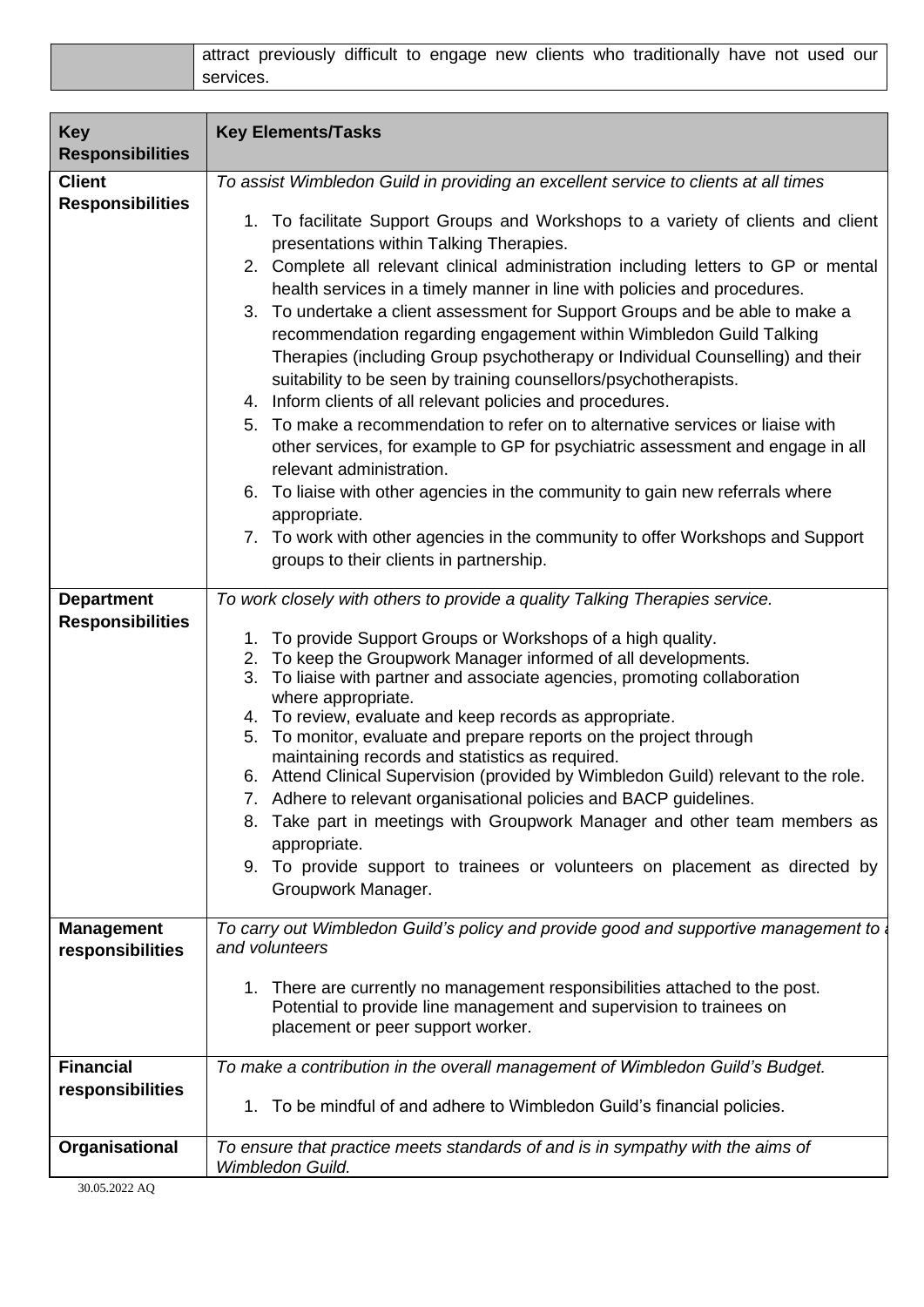| responsibilities  |                                                                                                                                                                                                                        |
|-------------------|------------------------------------------------------------------------------------------------------------------------------------------------------------------------------------------------------------------------|
|                   | 1. To ensure equality of access and opportunity apply to Wimbledon Guild's<br>clients whom they may be supporting.                                                                                                     |
|                   | 2. To work as part of the team and contribute to the development of the                                                                                                                                                |
|                   | Talking Therapies department and Wimbledon Guild.                                                                                                                                                                      |
|                   | 3. To work within Wimbledon Guild's Equal Opportunities Policy and make sure<br>that its principles are actively incorporated into the planning, delivery and<br>monitoring of services.                               |
|                   | 4. To undertake other duties in line with the needs of the service as<br>directed by the Groupwork Manager.                                                                                                            |
|                   | 5. To work flexibly and outside normal office hours as dictated by the<br>needs of the service. This post will entail regular evening hours and<br>may entail occasional Saturdays. [Time off in lieu can be claimed]. |
|                   | 6. To attend meetings and training as required, maintaining and improving                                                                                                                                              |
|                   | skill and professional knowledge.<br>7. To be aware of and to work as part of Wimbledon Guild as a whole.                                                                                                              |
|                   |                                                                                                                                                                                                                        |
| <b>Risk</b>       | To protect Wimbledon Guild's interest at all times                                                                                                                                                                     |
| <b>Management</b> |                                                                                                                                                                                                                        |
|                   | 1. To work to and uphold the policies and procedures of Wimbledon Guild.                                                                                                                                               |
|                   | 2. To work in compliance with Health and Safety Legislation, the policies on                                                                                                                                           |
|                   | Hygiene, Moving and Handling, Safeguarding, Risk Assessment, Covid Risk<br>Assessments etc, and where appropriate to assist in the development and<br>review of essential policies and procedures.                     |
|                   | 3. To uphold the confidentiality policy of Wimbledon Guild and balance the<br>need for confidentiality against the safety of the wider community and the<br>clients themselves.                                        |
|                   | 4. To monitor client safety from assessment onwards, being mindful of the risk of<br>suicide or severe mental illness and having systems in place to intervene<br>if the service reaches its limits of competence.     |
|                   | 5. To advise the Head of Talking Therapies, or another senior manager, of any<br>concern which may possibly adversely affect Wimbledon Guild.                                                                          |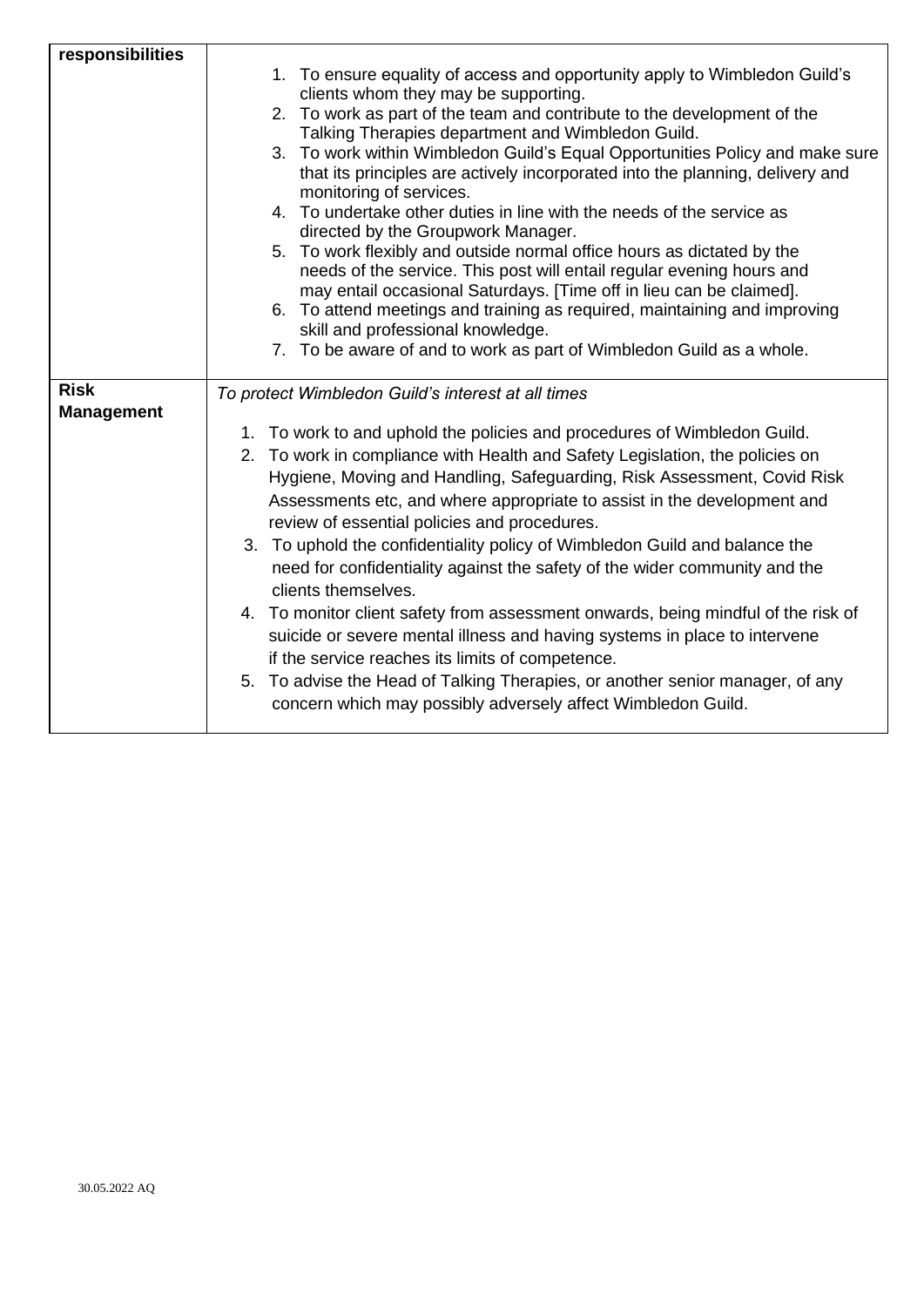| <b>Person</b><br><b>Specification</b>             | <b>Group Therapist</b>                                                                                                                                                                                                                                                                                                                                                                                                                                                                                                                                                                                                                                                                                                                                                                                                                                                                                                                                                                                                                                                                                                                                                                                                                                                                                                               |                                                                                                                                                                                                                                                                                                                                                                                            |  |  |  |
|---------------------------------------------------|--------------------------------------------------------------------------------------------------------------------------------------------------------------------------------------------------------------------------------------------------------------------------------------------------------------------------------------------------------------------------------------------------------------------------------------------------------------------------------------------------------------------------------------------------------------------------------------------------------------------------------------------------------------------------------------------------------------------------------------------------------------------------------------------------------------------------------------------------------------------------------------------------------------------------------------------------------------------------------------------------------------------------------------------------------------------------------------------------------------------------------------------------------------------------------------------------------------------------------------------------------------------------------------------------------------------------------------|--------------------------------------------------------------------------------------------------------------------------------------------------------------------------------------------------------------------------------------------------------------------------------------------------------------------------------------------------------------------------------------------|--|--|--|
|                                                   | Qualifications, Experience, Skills, Values and Behaviours Required                                                                                                                                                                                                                                                                                                                                                                                                                                                                                                                                                                                                                                                                                                                                                                                                                                                                                                                                                                                                                                                                                                                                                                                                                                                                   |                                                                                                                                                                                                                                                                                                                                                                                            |  |  |  |
|                                                   | <b>Essential</b>                                                                                                                                                                                                                                                                                                                                                                                                                                                                                                                                                                                                                                                                                                                                                                                                                                                                                                                                                                                                                                                                                                                                                                                                                                                                                                                     | <b>Desirable</b>                                                                                                                                                                                                                                                                                                                                                                           |  |  |  |
| <b>Qualifications</b><br>and<br><b>Experience</b> | Completed training of either:<br>$\bullet$<br>Group Psychotherapy or Group Analytic<br>therapy training<br>Counselling Psychology or Clinical<br>$\bullet$<br>Psychology training<br>Arts Psychotherapies training (Art<br>Psychotherapy, Dance Movement<br>Psychotherapy, Dramatherapy, Music<br>Therapy)<br>Registration with BACP, UKCP, BCP,<br>HCPC, or BPS.                                                                                                                                                                                                                                                                                                                                                                                                                                                                                                                                                                                                                                                                                                                                                                                                                                                                                                                                                                    | Training in another modality<br>eg Arts Therapies, CBT,<br>MBT, DIT, EMDR,<br>Mindfulness, etc<br><b>Clinical Supervision training</b><br>$\bullet$<br>Individual Counselling/<br>$\bullet$<br>Psychotherapy training<br>Evidence of ongoing CPD<br>particularly in group<br>work/therapy.                                                                                                 |  |  |  |
| Knowledge,<br>skills and<br>experience            | Successful clinical experience working with<br>$\bullet$<br>clients with a range of mental health<br>difficulties.<br>Experience in conducting assessments with<br>a range of clients and presentations.<br>Experience in facilitating a range of different<br>$\bullet$<br>kinds of groups (workshops, short term, long<br>term, drop in, closed, open ended, psych-ed,<br>$etc.$ ).<br>Experience in working with a variety of<br>clients and varied mental health<br>presentations.<br>Experience of working with diverse<br>communities such as older adults, BAME,<br>and settings such as the voluntary sector or<br>NHS.<br>Experience of working with marginalized or<br>hard to reach populations.<br>To understand issues regarding<br>confidentiality & management of risk within a<br>therapeutic relationship.<br>Experience of personal therapy.<br>Have good IT skills, including a working<br>knowledge of all aspects of Microsoft office.<br>A commitment to self-enquiry and curiosity,<br>with a high degree of self-awareness.<br>Awareness of and sensitivity to issues of<br>power, diversity and cultural difference.<br>Be able to work flexibly to meet the needs of<br>the service.<br>Able to work within and maintain well-defined<br>professional boundaries.<br>Resilience, reliability, flexibility. | Experience of working in a<br>$\bullet$<br>multi-disciplinary team.<br>Experience of working within<br>a psychodynamic framework.<br>Experience of using the<br>$\bullet$<br>creative arts within<br>therapeutic work.<br>Experience of working with<br>bereaved clients.<br>Experience setting up or<br>piloting a new initiative or<br>group for more marginalized<br>clients or groups. |  |  |  |